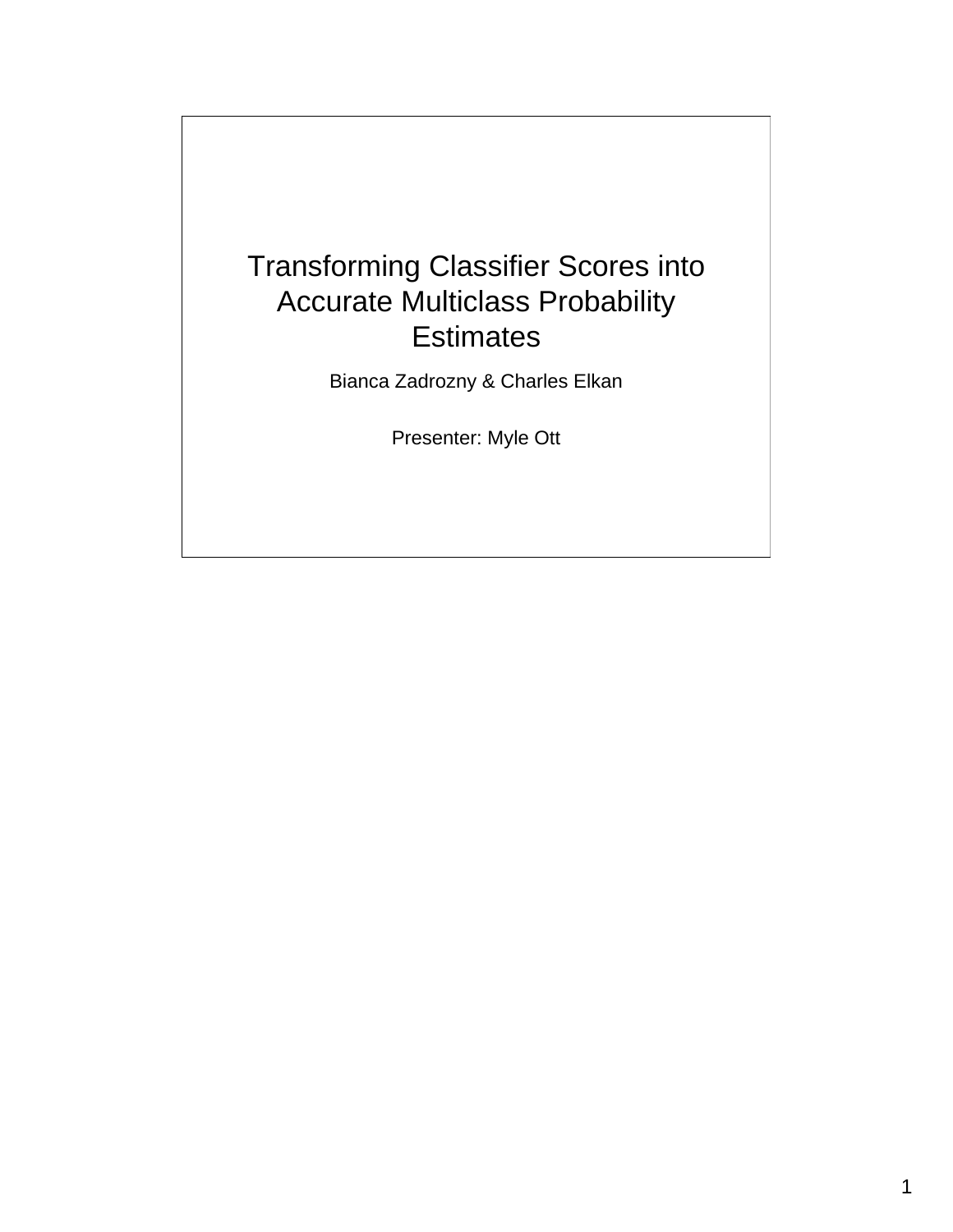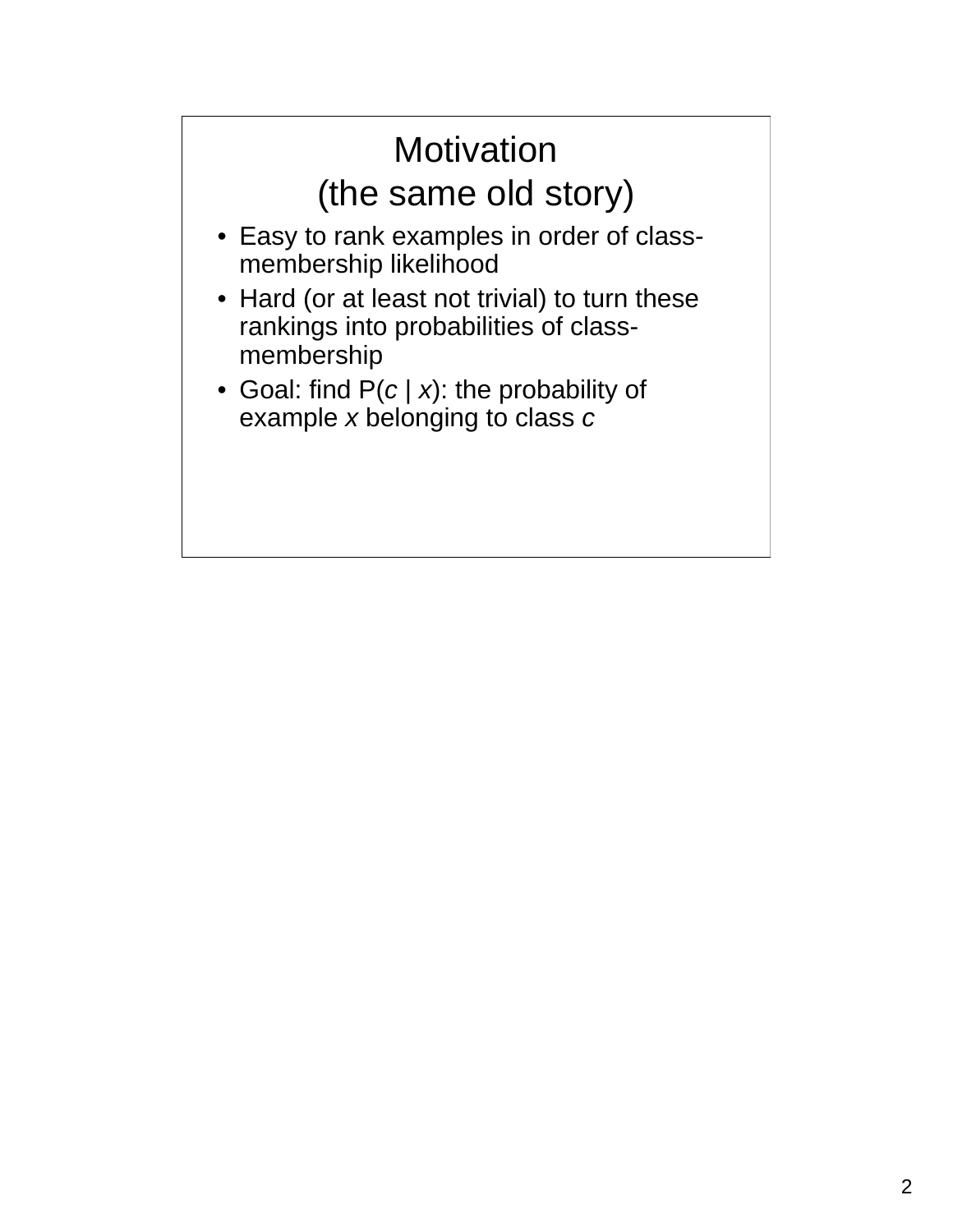### Talking Points

From ranking scores:

- "Obtaining accurate two-class probability estimates"
	- Isotonic regression
- "Obtaining accurate multi-class probability estimates"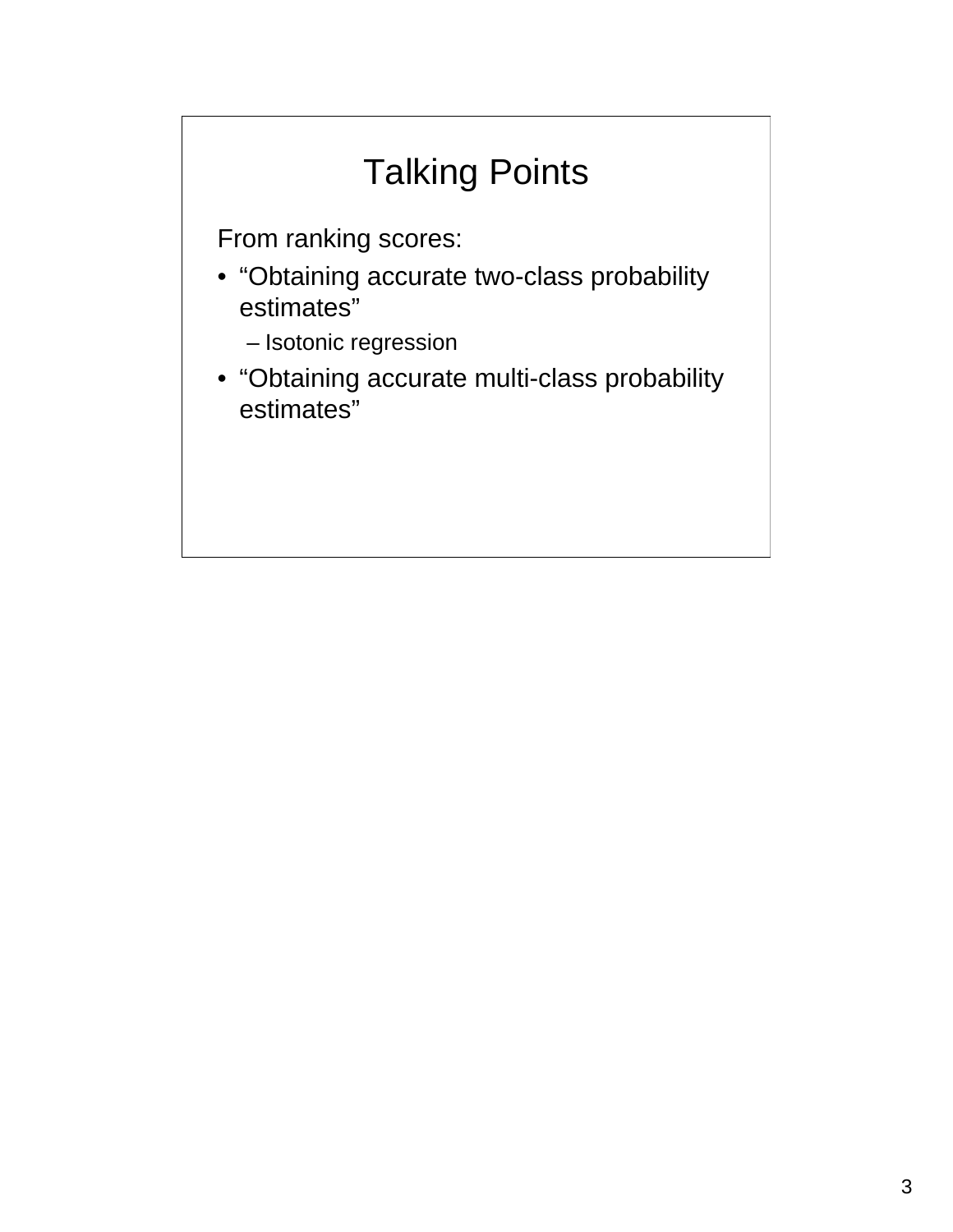

Interpreting re-scaled SVM scores as probabilities. (Note: rescaled based on the maximum and minimum seen distances from the hyperplane)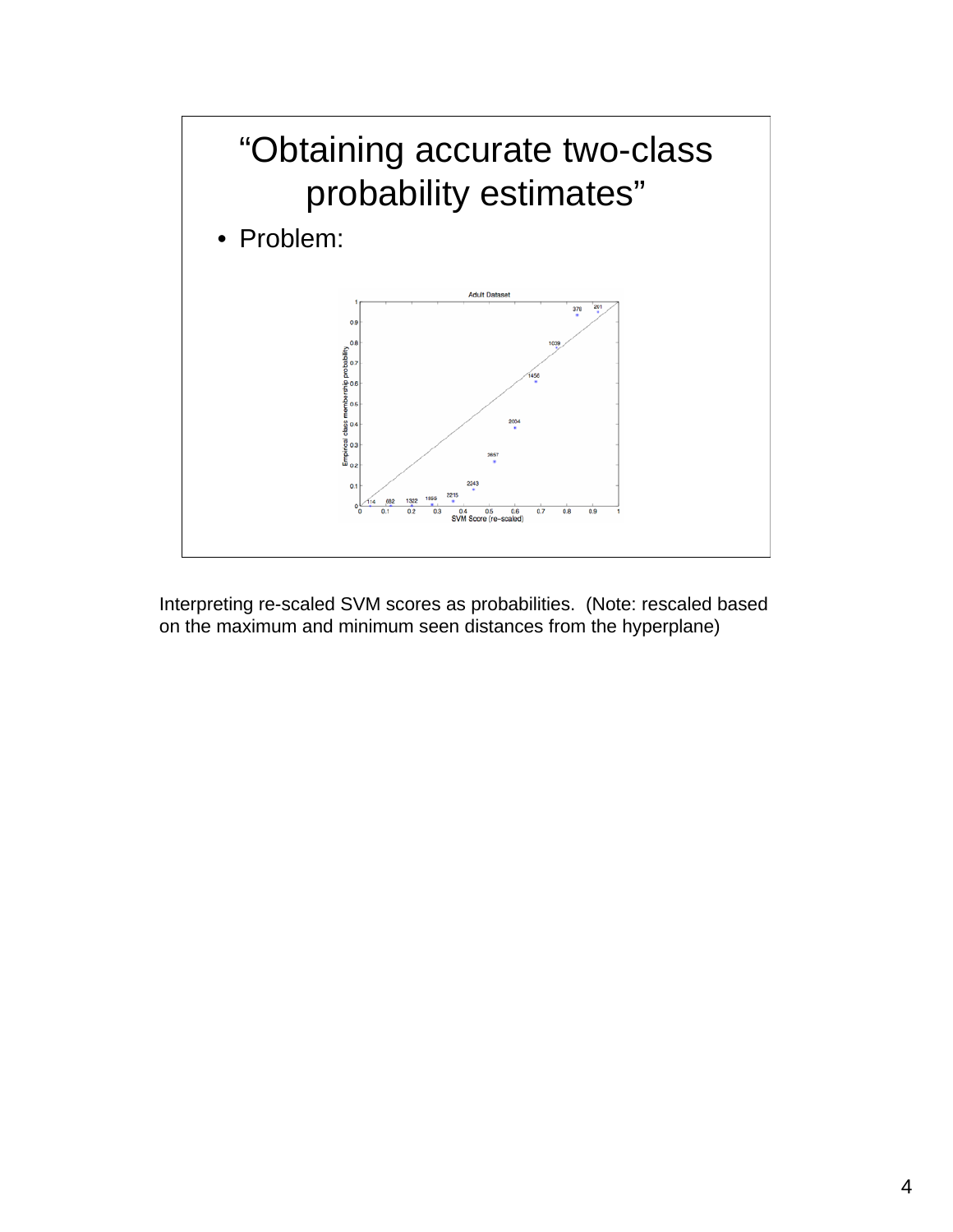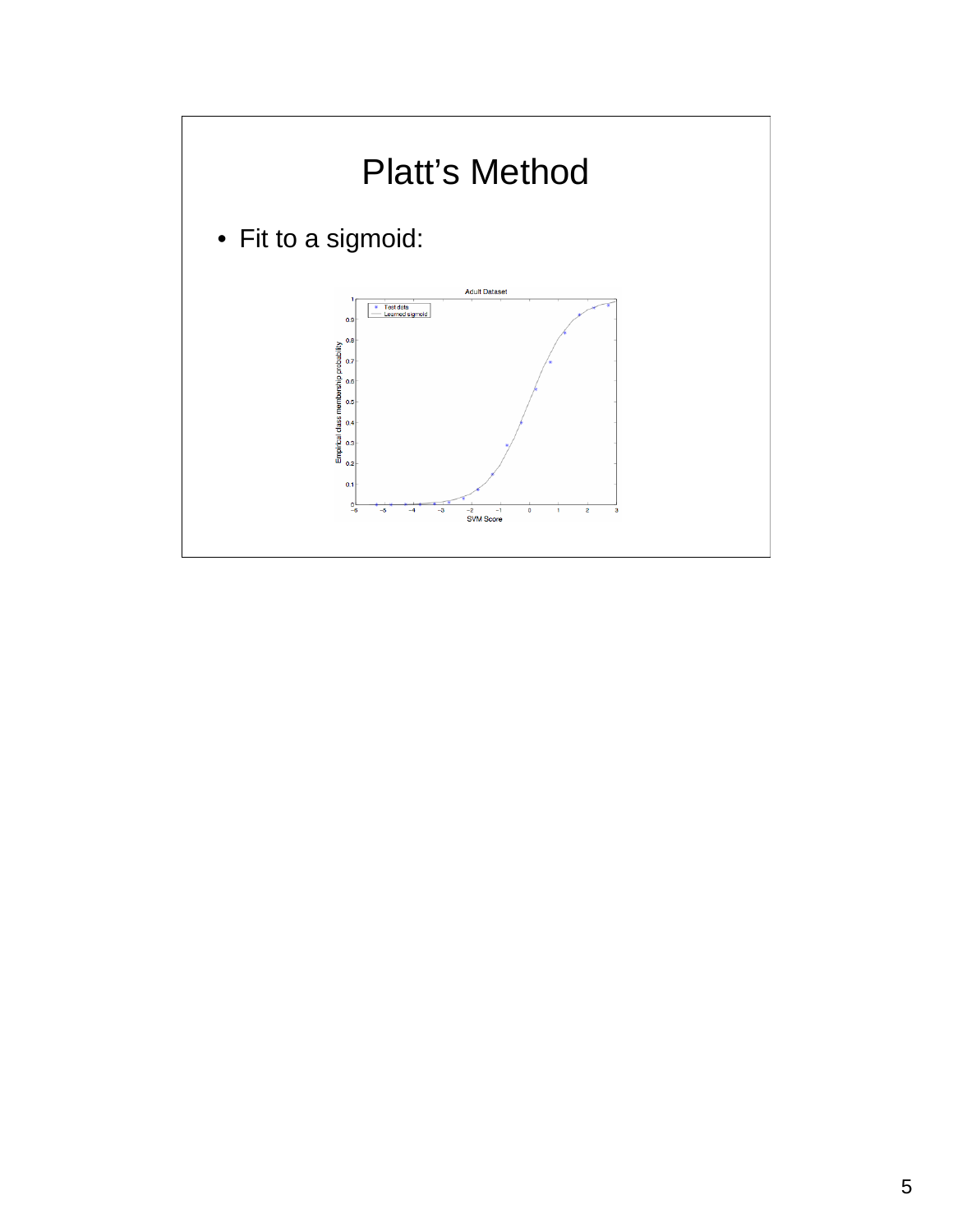

Platt's method applied to Naïve Bayes.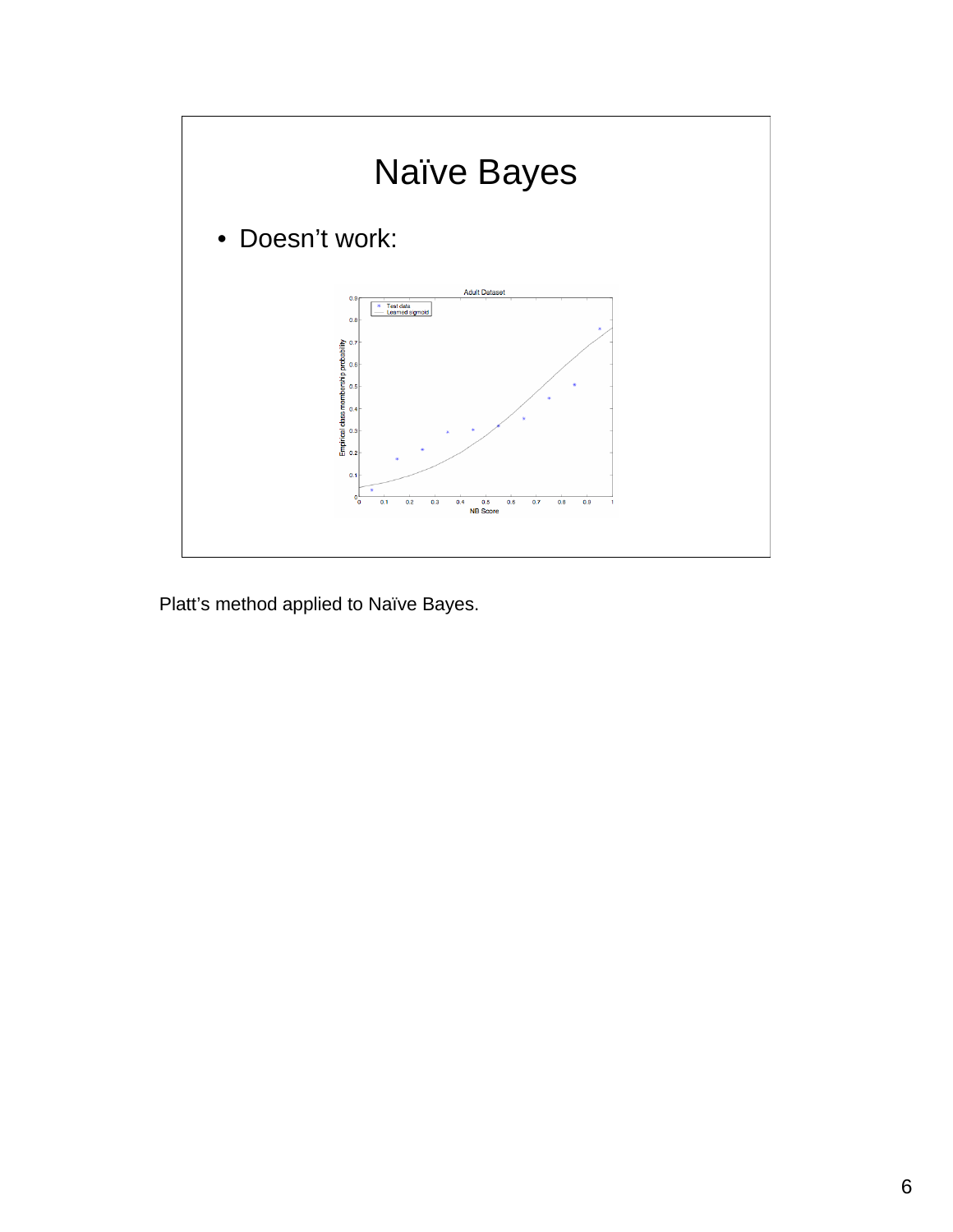# Possible Solutions • Binning – How many bins? – Why does it have to be a fixed number? • Better method: isotonic (non decreasing) regression – Binning with variable number of bins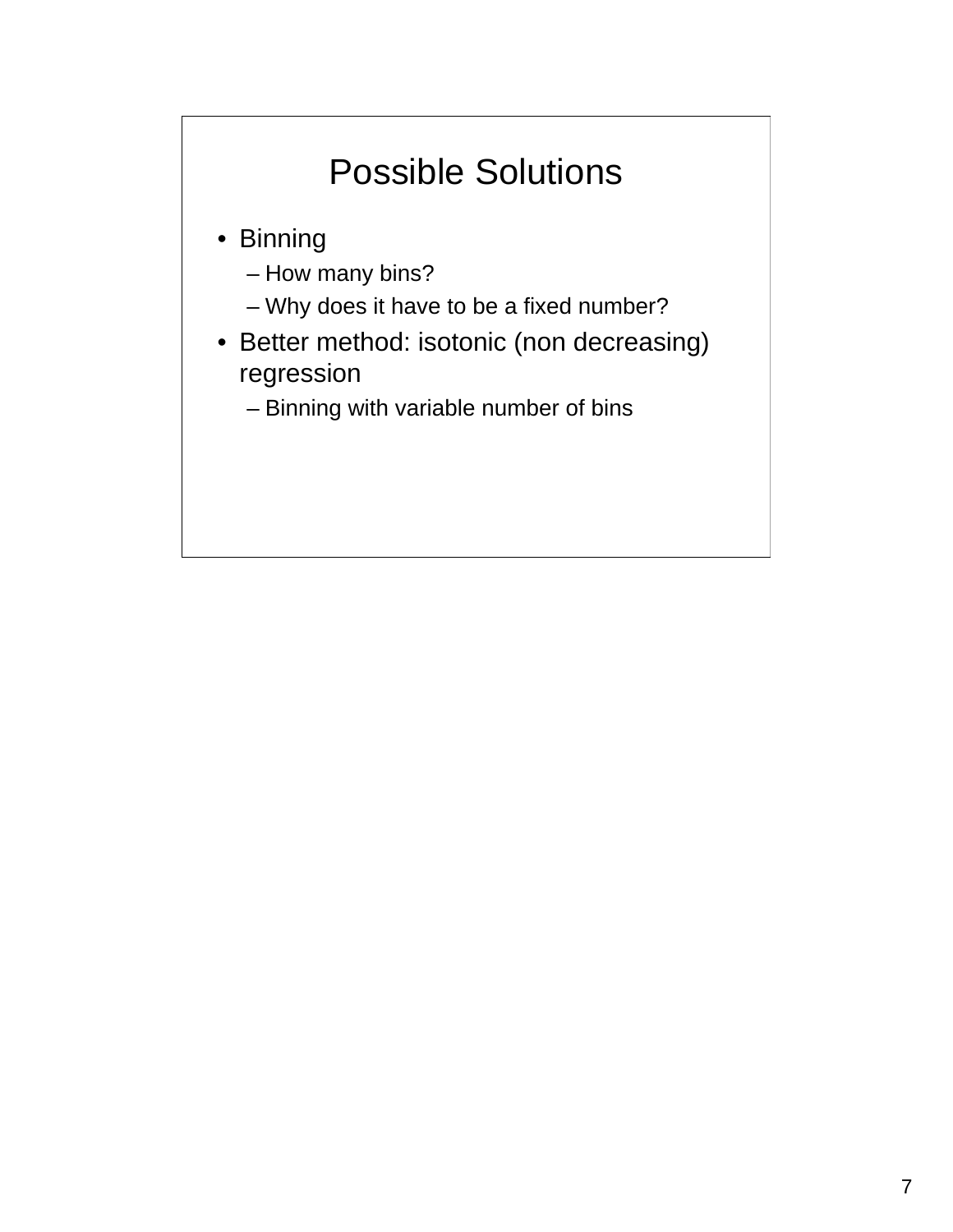### Isotonic Regression

#### • Pair(Pool)-Adjacent Violators (PAV)

 ${x_i}_{i=1}^N$ : training examples  $g(x_i)$ : value of the function to be learned via IR *g*\*: the isotonic regression If *g* is already isotonig\*= *g*. Otherwise,∃ i s.t.  $g(x_{i-1}) > g(x_i)$  (i.e. decreasing). In this casex<sub>*i*-1</sub> and *x<sub>i</sub>* are called pair(pool)adjacent violators. This is solved by replacing both and *x<sub>i</sub>* by their average. If this new set of examples is isotowit( $x_{i-1}$ ) =  $g^*(x_i) = \frac{g^*(x_{i-1}) + g^*(x_i)}{2}$ , and  $g^*(x_j) = g(x_j)$ . This process is repeated until an isotonic set of values is obtained.

Make the set of training examples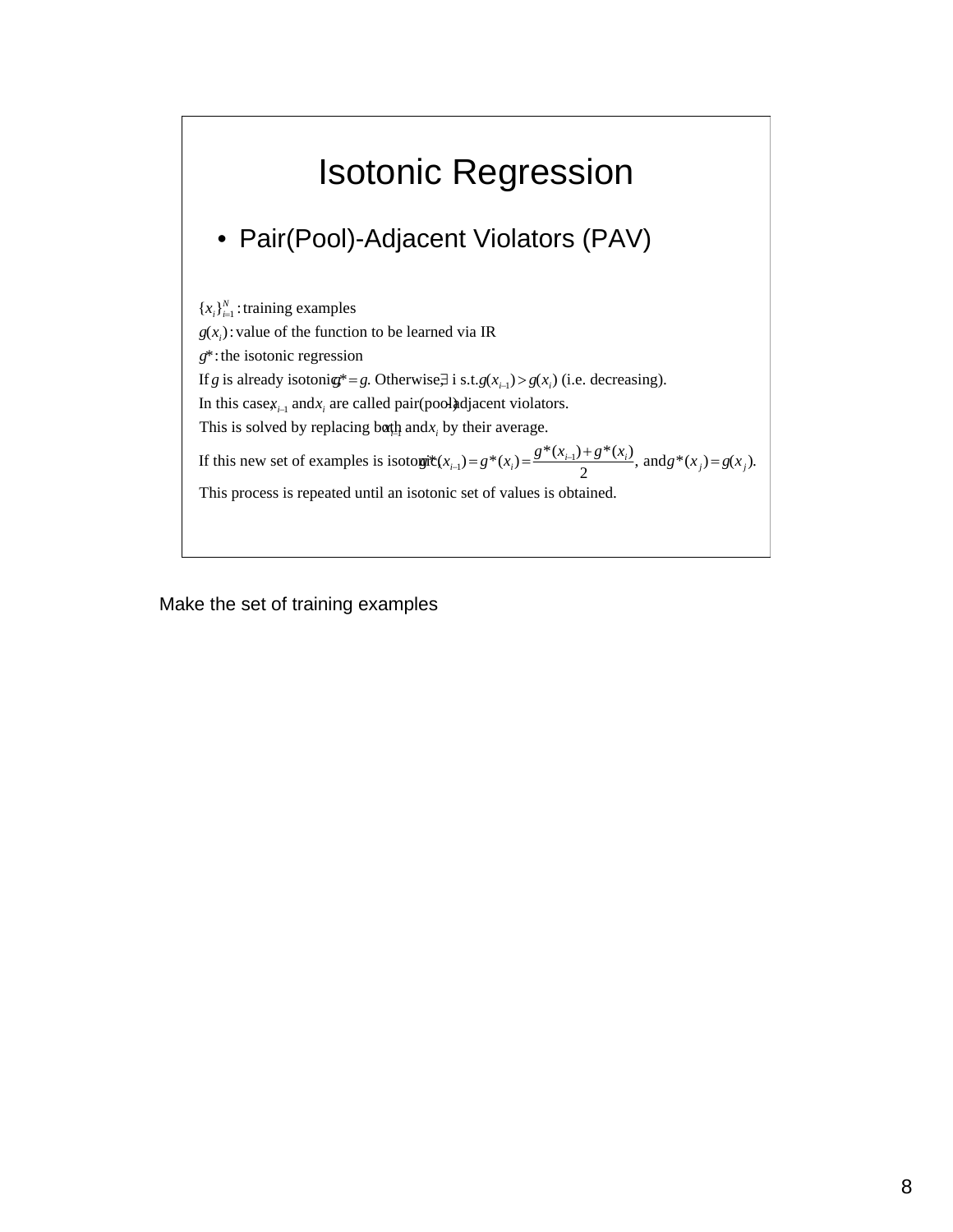

Typically, this results in 0/1 probabilities if the sorted scores rank examples perfectly, baseline in the random case, and something pretty effective otherwise.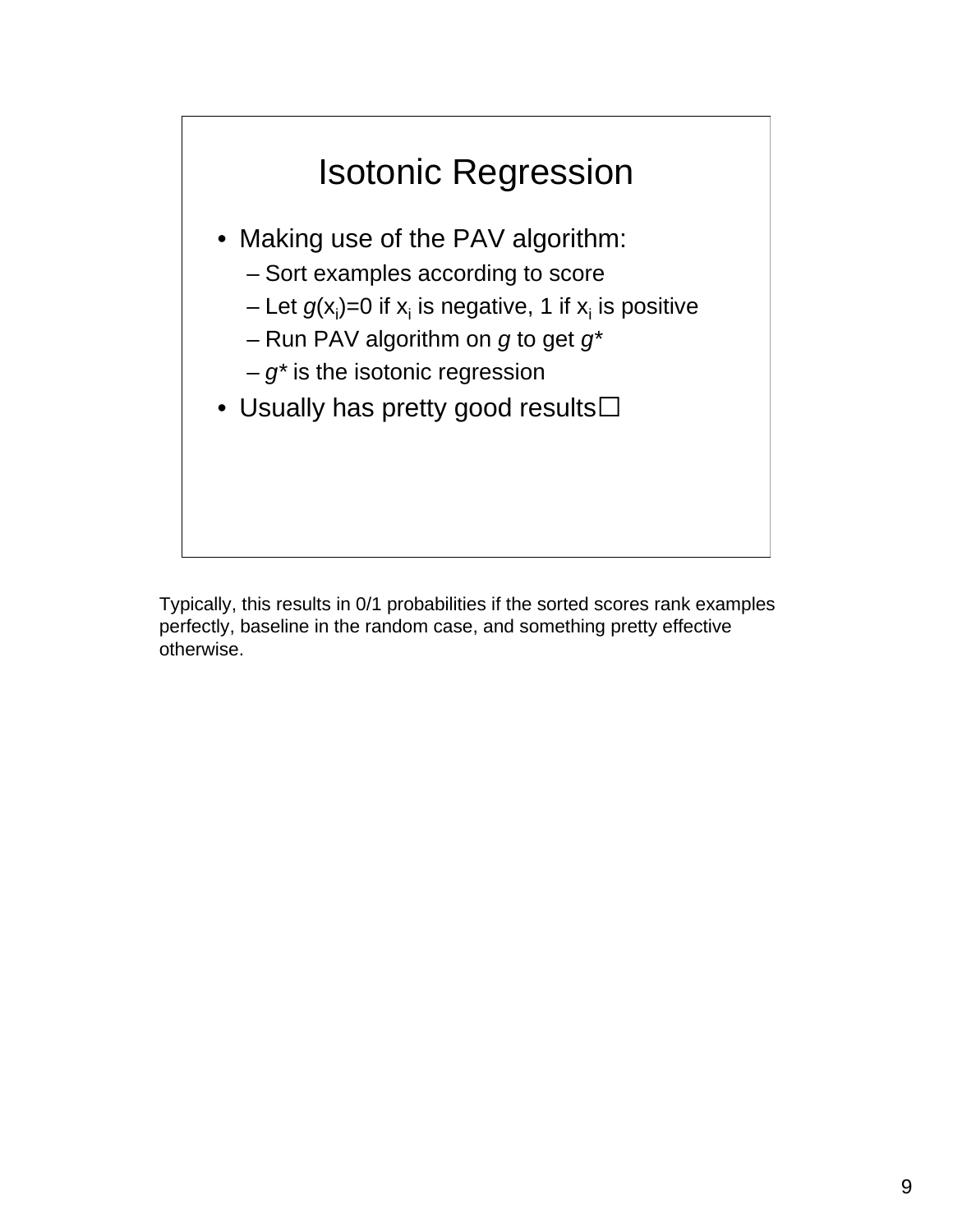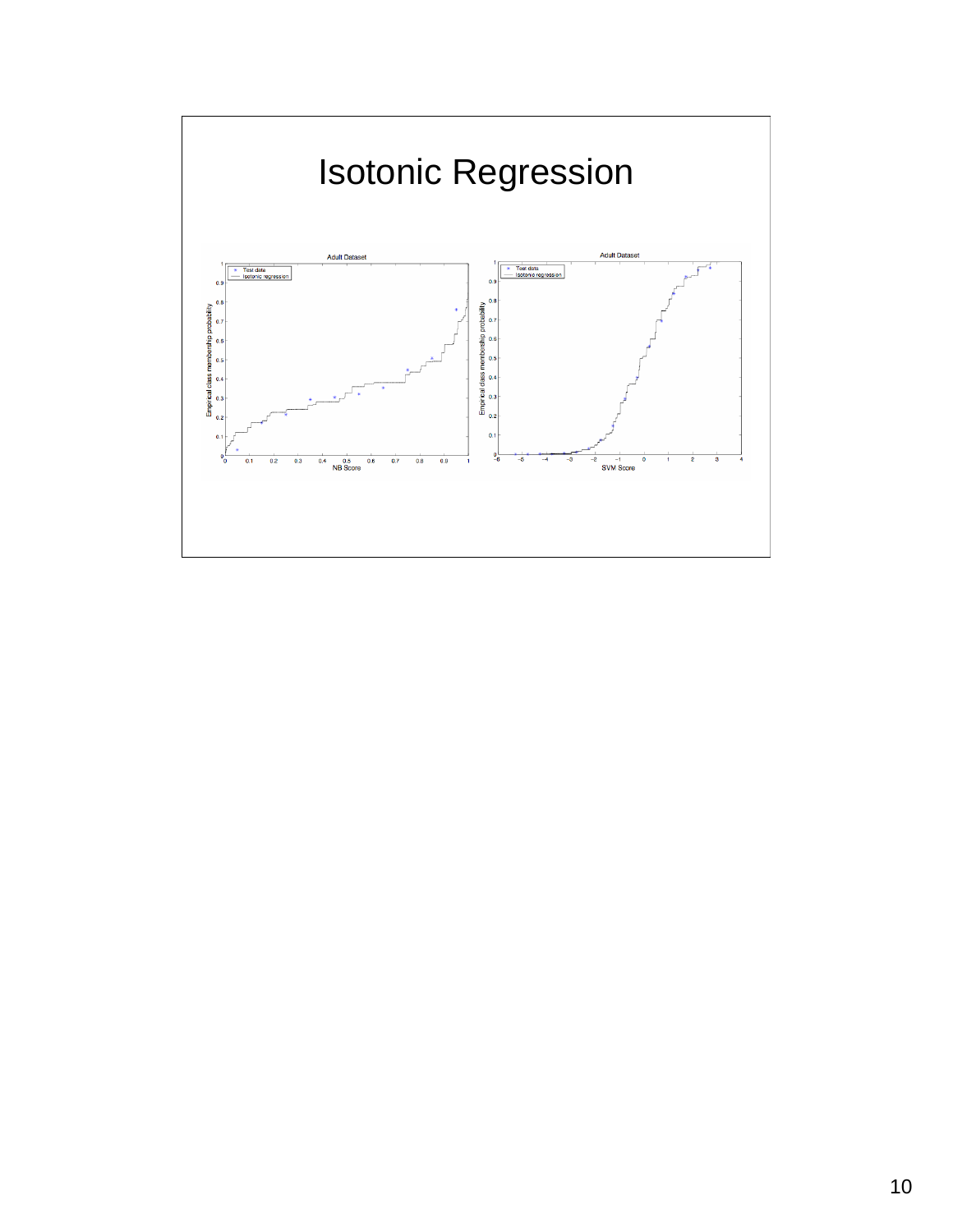### "Obtaining accurate multi-class probability estimates"

- Problem:
	- Calibration methods (Platt's method, isotonic regression, etc.) are designed for two-class problems

Because "[because] we are mapping between one-dimensional spaces […] it is easy to impose sensible restrictions on the shape of the function being learned" (bottom of page 3, section 4)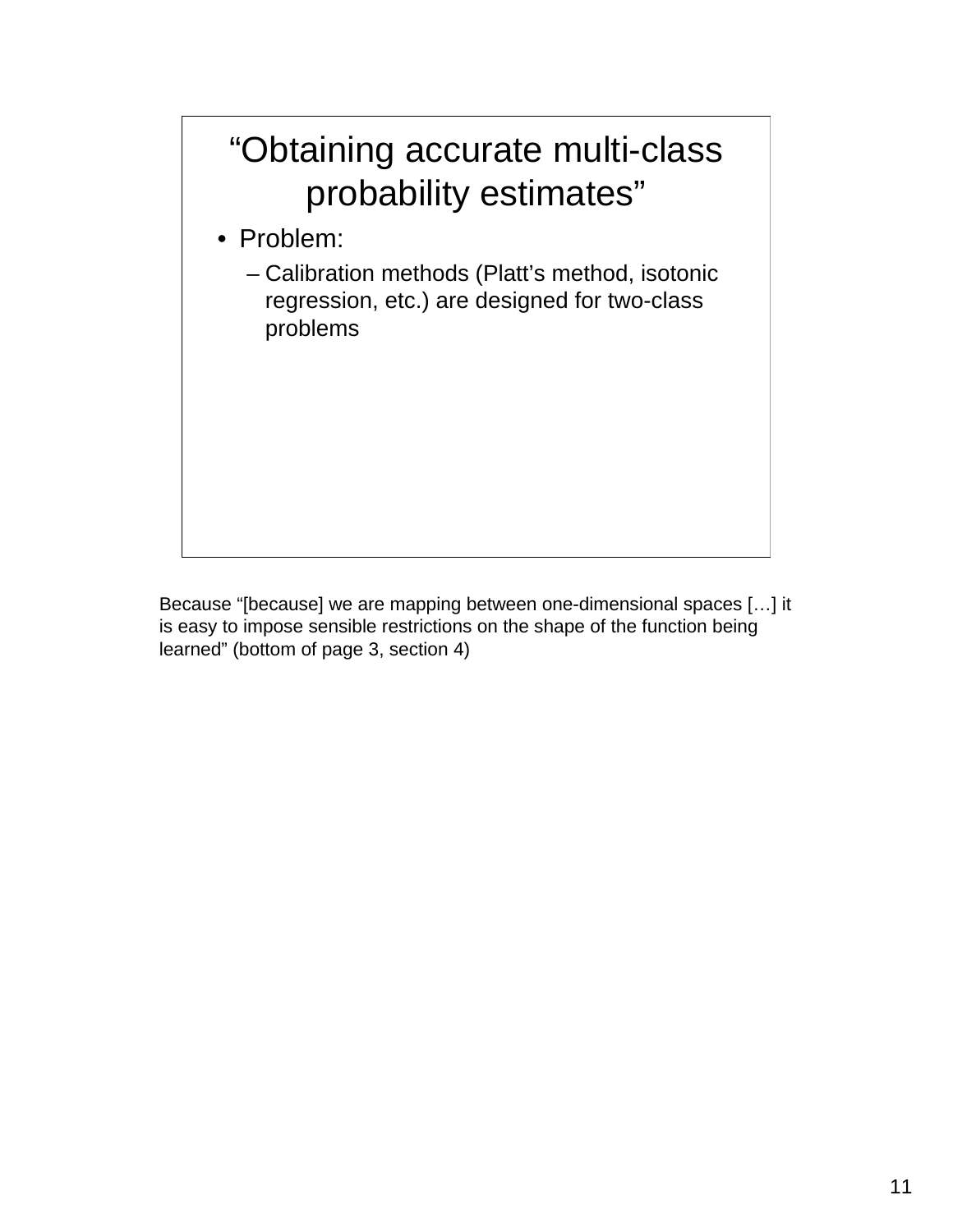### "Obtaining accurate multi-class probability estimates"

- Solution:
	- Break the problem into many binary problems, calibrate them seperately, and then combine the probabilities
- Two ways:
	- One-against-all: each class one by one
	- All-pairs: try each possible "pair" of classes

One against all: for each class, the problem is predicting "class c" or "not class c (I.e. some other class)"

All pairs: try each possible combination (pair) of classes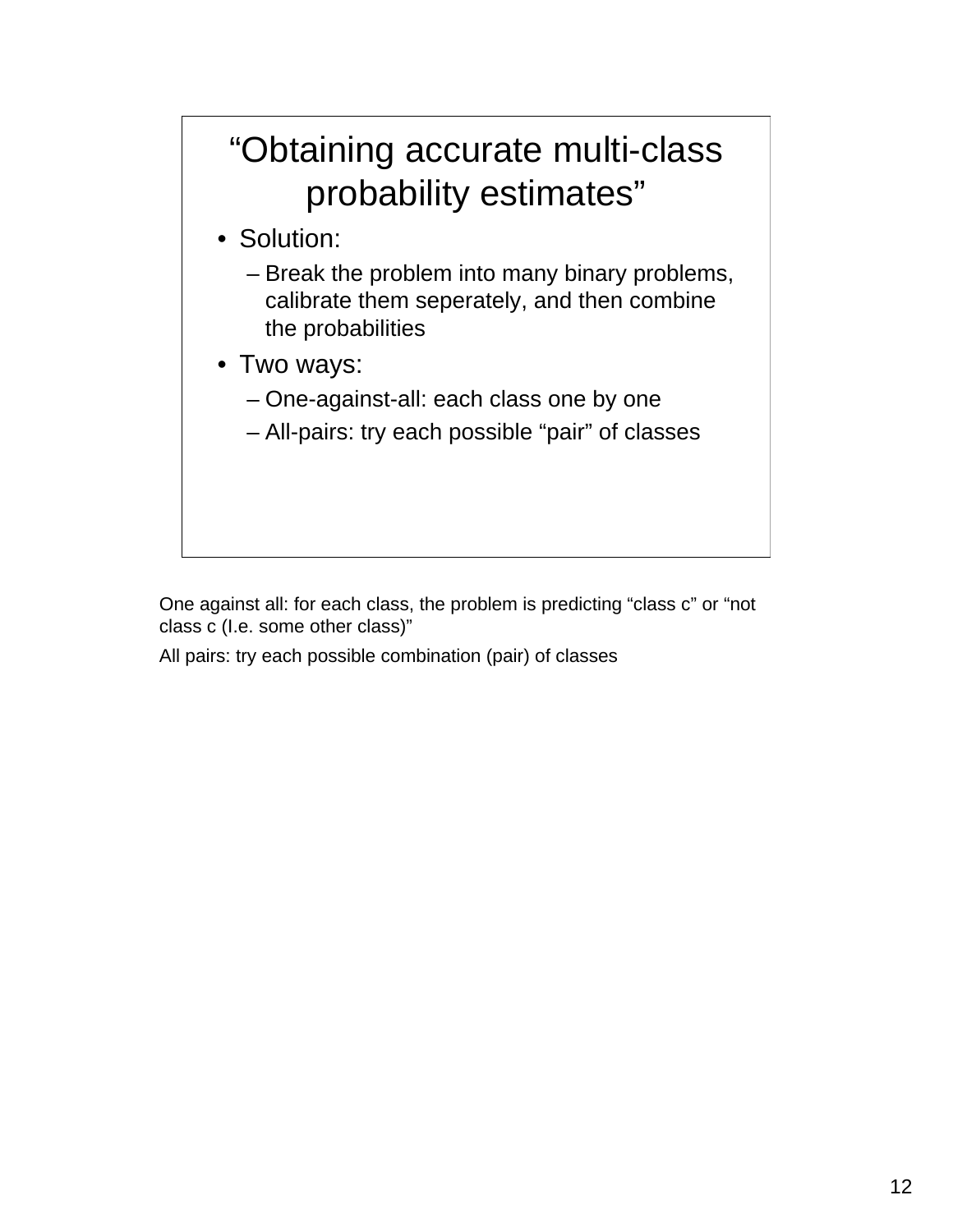### How do we "combine" the probabilities?

- One-against-all: since we have  $P(c_i | x)$  for all  $c_i$ , just normalize the probabilities to 1.
- What about for all-pairs?
	- Construct a code matrix (a generalization of error-correcting output coding).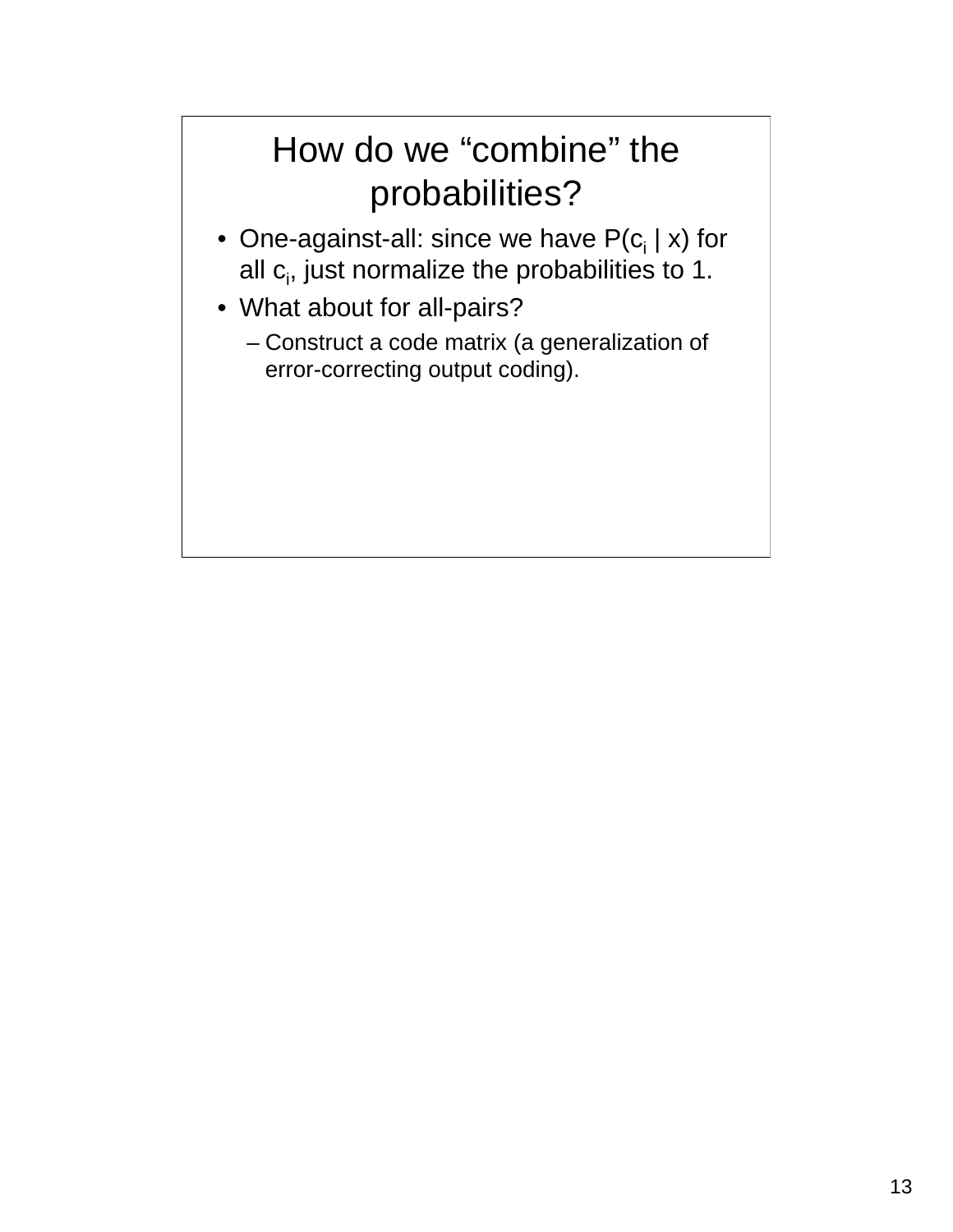|                | <b>Code Matrix</b> |                |                |  |  |
|----------------|--------------------|----------------|----------------|--|--|
|                | b <sub>1</sub>     | b <sub>2</sub> | $b_3$          |  |  |
| c <sub>1</sub> | $+1$               | $+1$           | $\overline{0}$ |  |  |
| $C_2$          | $-1$               | $\overline{0}$ | $+1$           |  |  |
| $C_3$          | $\overline{0}$     | $-1$           | $-1$           |  |  |
|                |                    |                |                |  |  |

b's represent various binary problems (all-pairs)

c's represent various classes

+1 indicates that the corresponding c is the positive class in the corresponding binary problem b

-1 … negative class

0 class not used in b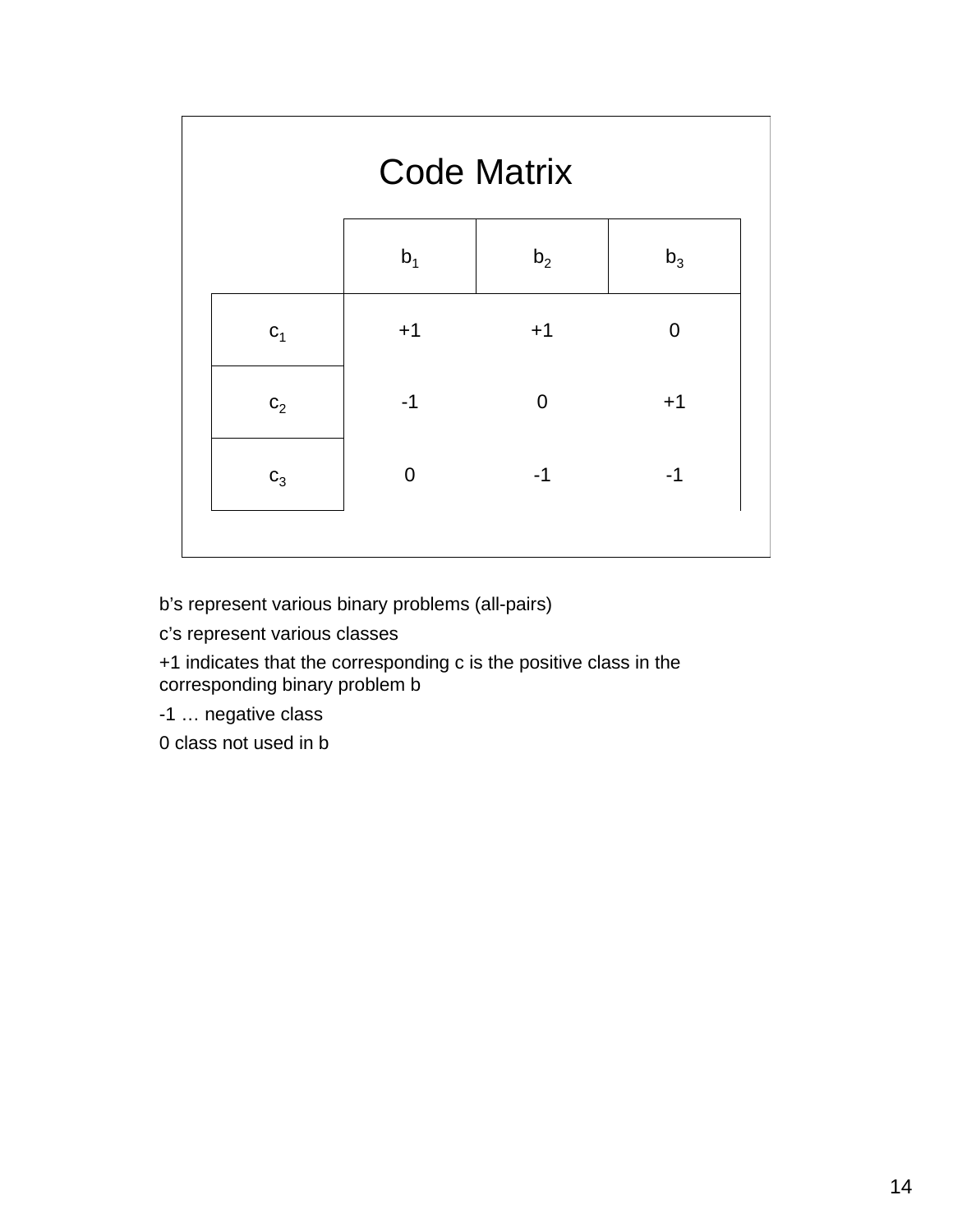

Essentially,  $rb(x)$  is equal to the probability of the positive class divided by the combined probabilities of the positive and negative classes (which should always be 1, right?) I only include this because it is included in the paper.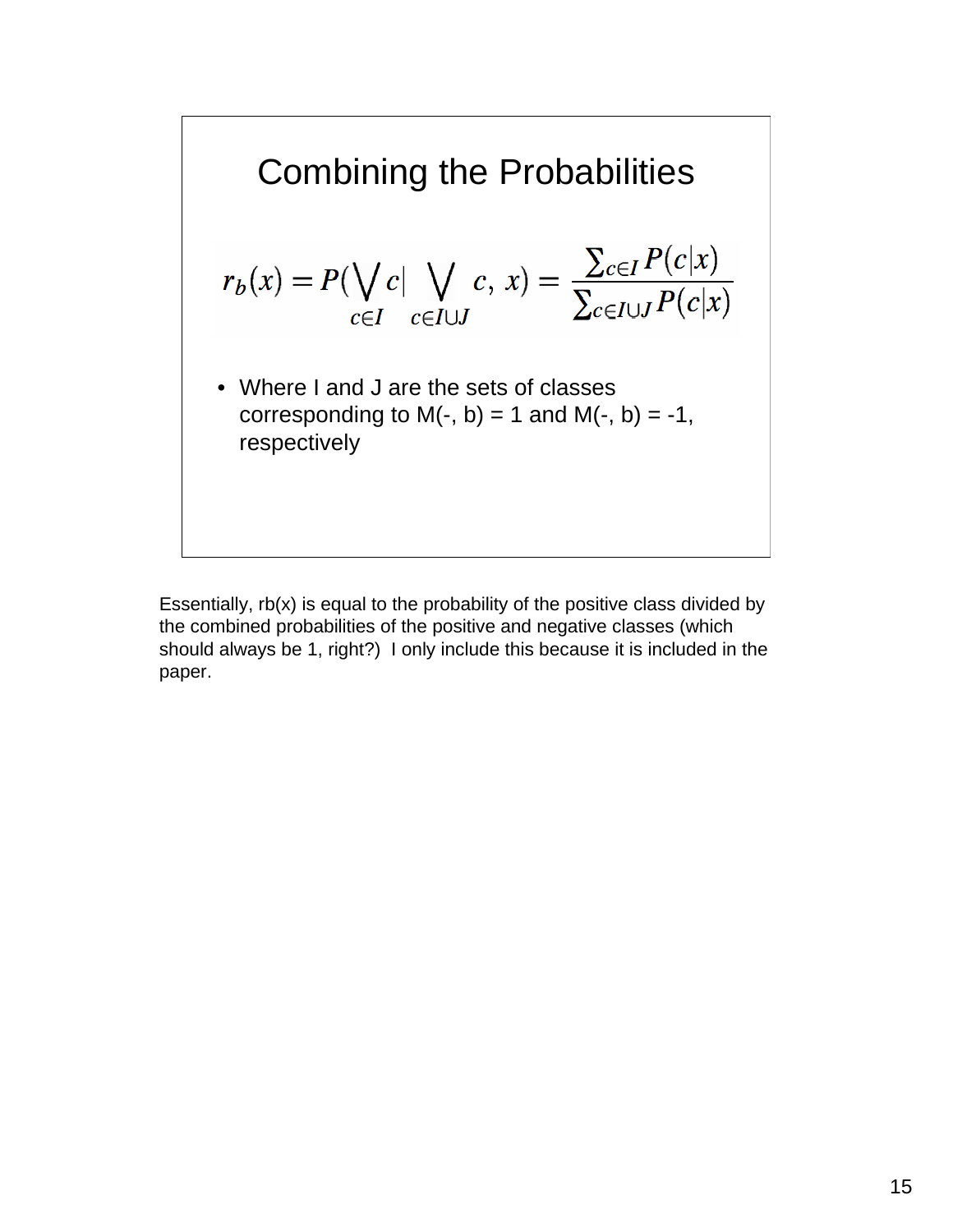

These methods are not explained in the paper, but references are given.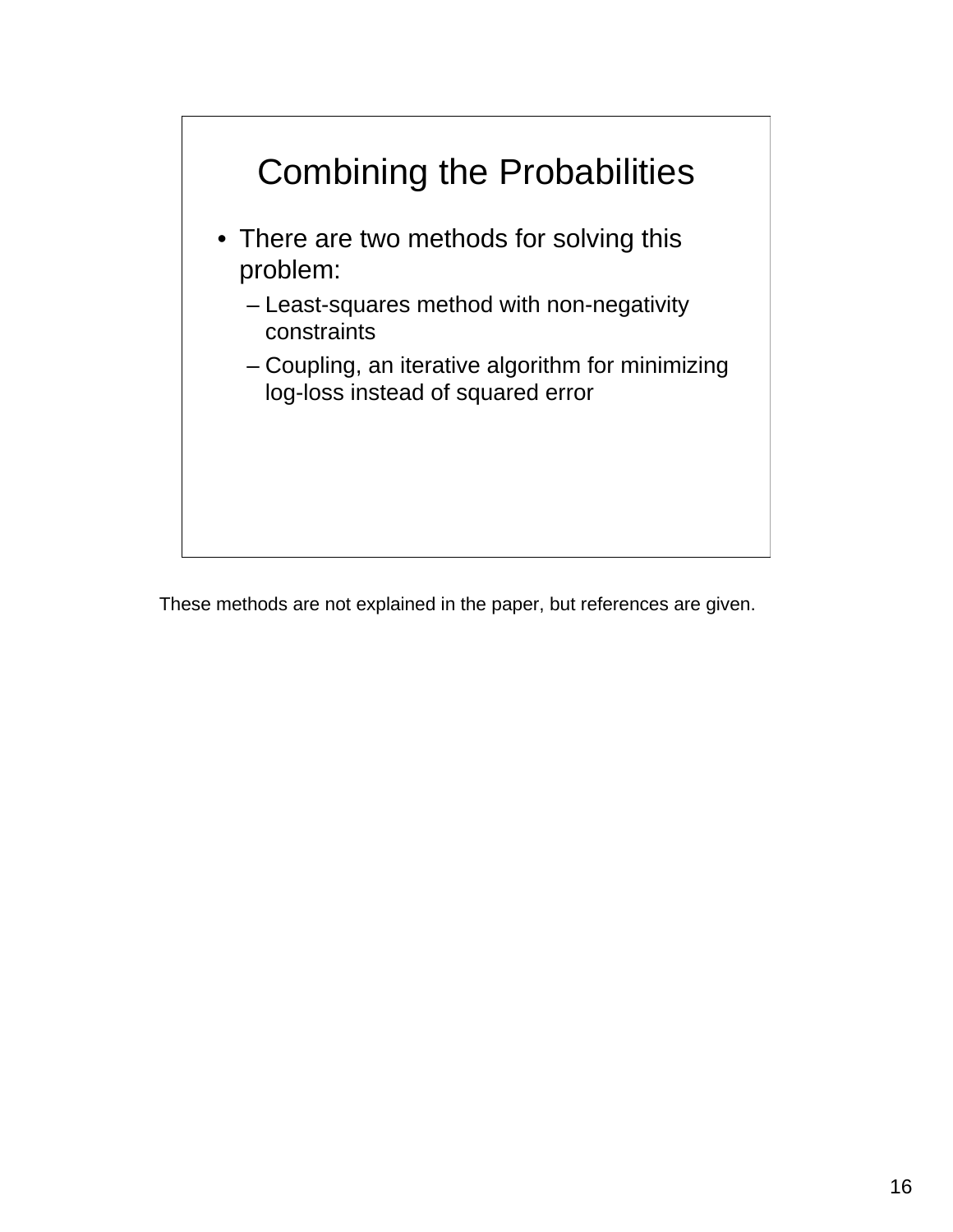|                    | <b>MSE</b> |             | <b>Error Rate</b> |             |
|--------------------|------------|-------------|-------------------|-------------|
| Method             | Training   | <b>Test</b> | <b>Training</b>   | <b>Test</b> |
| <b>NB</b>          | 0.25112    | 0.25198     | 0.17100           | 0.17321     |
| Sigmoid NB         | 0.21530    | 0.21515     | 0.15270           | 0.15190     |
| <b>PAV NB</b>      | 0.20312    | 0.20452     | 0.14665           | 0.14831     |
| <b>SVM</b>         | 0.28719    | 0.28684     | 0.15190           | 0.14968     |
| <b>Sigmoid SVM</b> | 0.20980    | 0.20962     | 0.15156           | 0.14993     |
| <b>PAV SVM</b>     | 0.20815    | 0.20924     | 0.15115           | 0.15113     |

Major things to note: PAV (I.e. isotonic regression) works in a way comparable to Platt's method on SVMs and better for NB.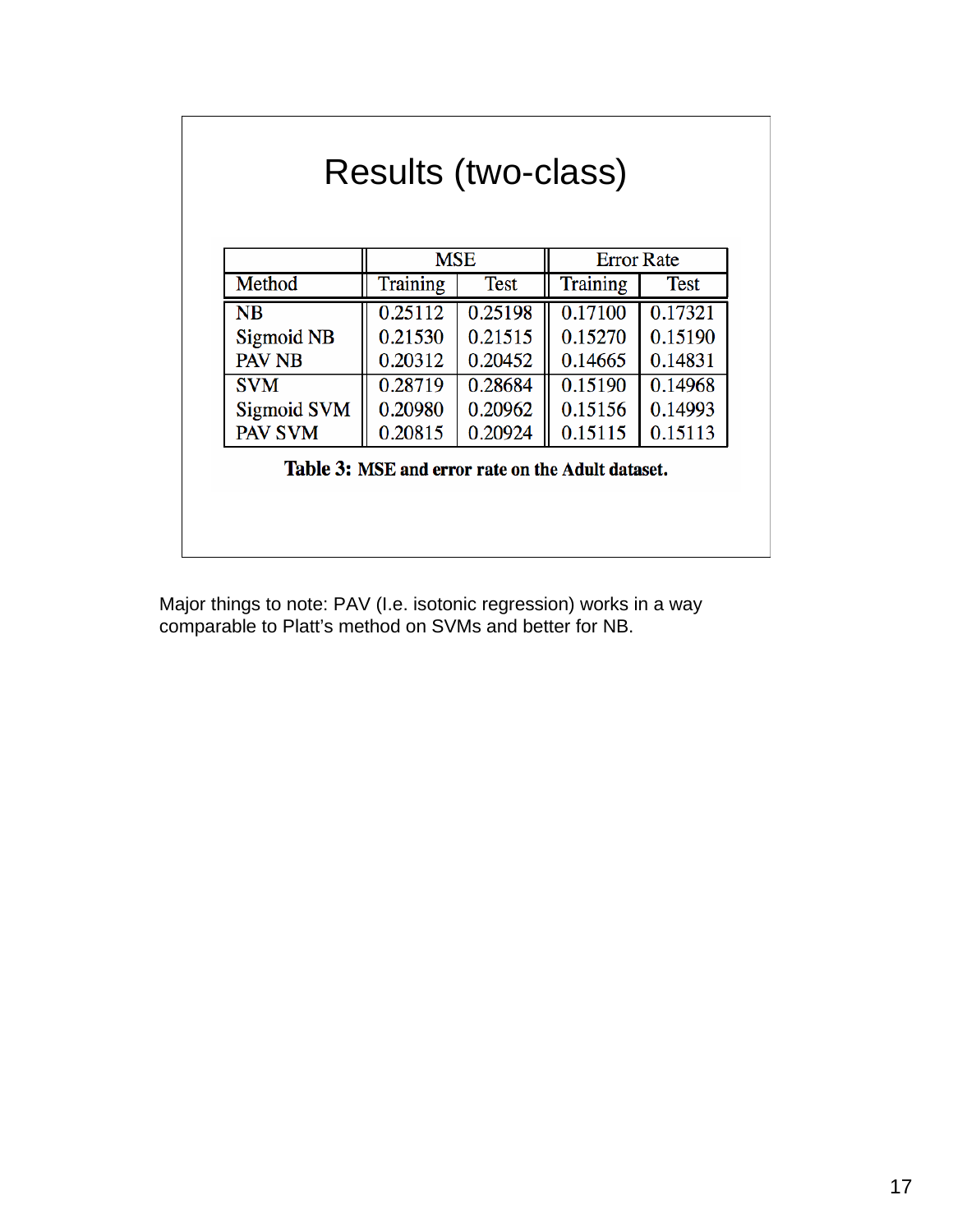| Method                       | <b>MSE</b> | <b>Error Rate</b> |
|------------------------------|------------|-------------------|
| <b>NB</b> Normalization      | 0.0326     | 0.1672            |
| <b>NB</b> Least-Squares      | 0.0319     | 0.1672            |
| <b>NB</b> Coupling           | 0.0304     | 0.1715            |
| <b>PAV NB Normalization</b>  | 0.0241     | 0.1498            |
| PAV NB Least-Squares         | 0.0260     | 0.1498            |
| <b>PAV NB Coupling</b>       | 0.0260     | 0.1512            |
| <b>BNB</b> Normalization     | 0.0163     | 0.0963            |
| <b>BNB</b> Least-Squares     | 0.0164     | 0.0958            |
| <b>BNB</b> Coupling          | 0.0160     | 0.1023            |
| <b>PAV BNB Normalization</b> | 0.0150     | 0.0946            |
| <b>PAV BNB Least-Squares</b> | 0.0150     | 0.0946            |
| <b>PAV BNB Coupling</b>      | 0.0149     | 0.0935            |

Major things to note: Normalization is very close in performance to leastsquares and coupling. PAV (I.e. isotonic regression) does help boost performance.